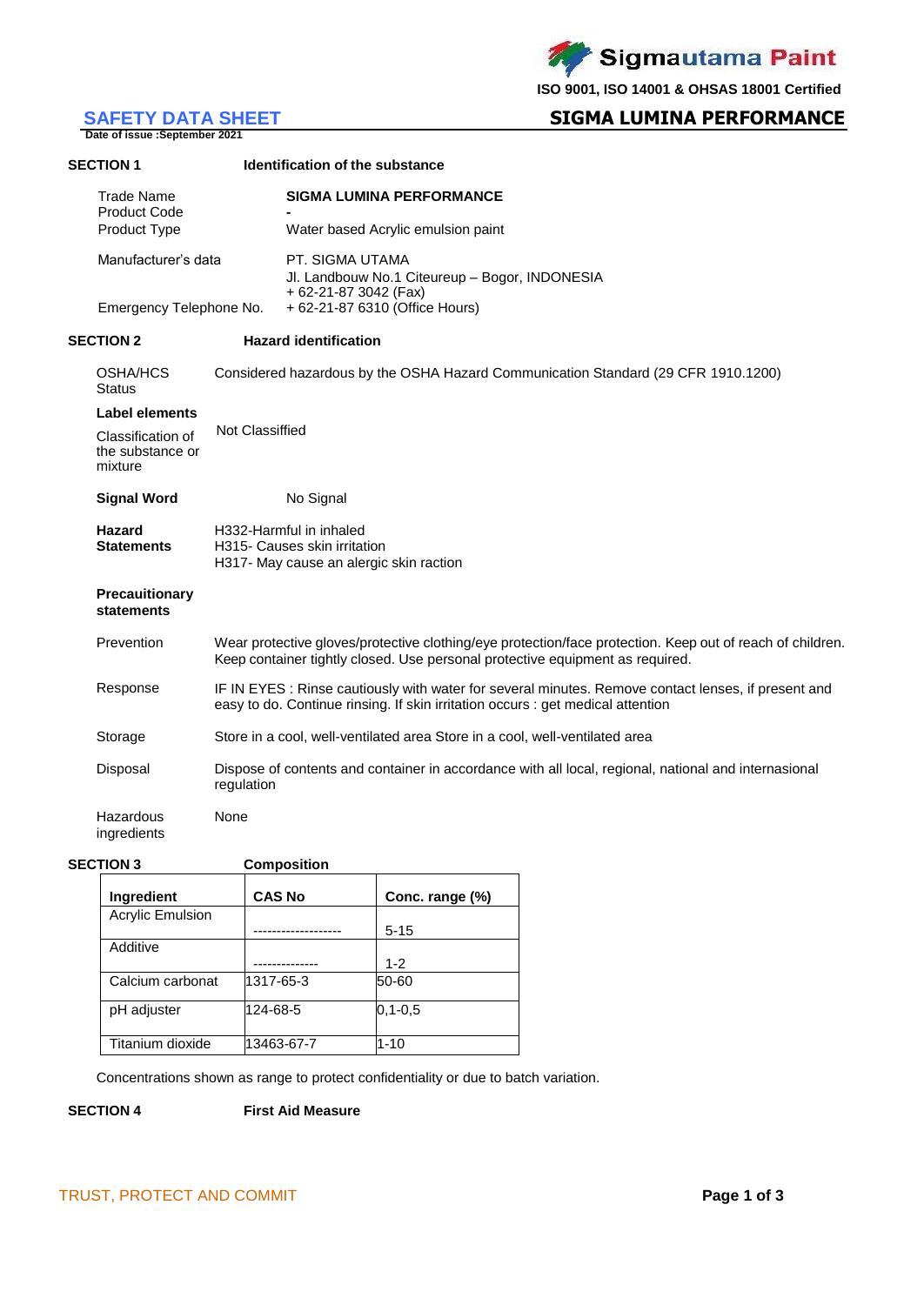Sigmautama Paint

**ISO 9001, ISO 14001 & OHSAS 18001 Certified**

| <b>SAFETY DATA SHEET</b>                                                                     | <b>SIGMA LUMINA PERFORMANCE</b>                                                                                                                                                                                                                                              |
|----------------------------------------------------------------------------------------------|------------------------------------------------------------------------------------------------------------------------------------------------------------------------------------------------------------------------------------------------------------------------------|
| Date of issue : September 2021                                                               |                                                                                                                                                                                                                                                                              |
| Eye contact                                                                                  | Flush immediately with clean water for 15 minutes or more. Wash sufficenly the back of<br>the eye lids Consult physician as soon as possible, showing " MSDS "                                                                                                               |
| <b>Inhalation</b>                                                                            | If disorder occurs for inhalation of vapor or gas Remove to fresh air. remove immediately<br>to fresh air and rest with keeping warm If disorder occurs for inhalation of vapor or gas<br>remove to fresh air, keep quiet and immediately consult physiant, showing " MSDS " |
| <b>Skin contact</b>                                                                          | Wipe quickly clinging matter with clean cloth Flush with plenty of water and soap. Do not<br>use solvent Get medical attention, showing "MSDS", if pain persists                                                                                                             |
| Ingestion                                                                                    | If swallowed, seek medical advice immediately and show this container or label. Keep<br>person warm and at rest. Do not induce vomiting unless directed to do so by medical<br>personnel. Lower the head so that vomit will not re-enter the mouth and throat                |
| <b>SECTION 5</b>                                                                             | <b>Fire Fighting Measure</b>                                                                                                                                                                                                                                                 |
| <b>Extinguishing media</b>                                                                   | Recommended: Water, foam, carbon dioxide, dry sand<br>Prohibited extinguisher: not available                                                                                                                                                                                 |
| <b>Fire Fighting Instruction</b>                                                             | Use self- contained breathing apparatus                                                                                                                                                                                                                                      |
| <b>SECTION 6</b>                                                                             | Accidental release measurement                                                                                                                                                                                                                                               |
| Personal precautions,<br>protective equipment and<br>emergency procedures                    | Wear protective equipment as gloves, mask, safety glasses, apron, etc.                                                                                                                                                                                                       |
| <b>Environmental</b><br>precautions                                                          | Take precautions so as not pollute rivers, lake, etc                                                                                                                                                                                                                         |
| Methods for cleaning up                                                                      | Recollect leak in container and keep in safety place with the container closed. Dispose of<br>waste or clinging mater acording to releated regulation No explosion proofing necessary                                                                                        |
| <b>SECTION 7</b>                                                                             | <b>Handling and storage</b>                                                                                                                                                                                                                                                  |
| <b>Handling</b>                                                                              | Use in well ventillated. Keep away from excessive heat and<br>Open flames. Keep out of reach of children                                                                                                                                                                     |
| <b>Storage</b>                                                                               | Avoid temperature extreme during storage,<br>ambient temperature preferred. Store in well-ventilated<br>area and out of direct sunlight.                                                                                                                                     |
| <b>SECTION 8</b>                                                                             | <b>Exposure control/personal protection</b>                                                                                                                                                                                                                                  |
| Local Exhaust<br><b>General Ventilation</b><br>Eye Protection<br><b>Hand Protection</b>      | Recommended<br>Recommended<br>Safety/protective glasses<br>Suitable protective gloves                                                                                                                                                                                        |
| <b>SECTION 9</b>                                                                             | Physical and chemical properties                                                                                                                                                                                                                                             |
| Physical<br>Colour<br>Odor<br>рH<br>Solid content<br>Spesific density<br>Solubility in water | Liquid<br>White<br>No odour<br>$8,5 - 9,5$<br>$45 \pm 2$ % (by volume)<br>$1.50 \pm 0.10$ kg /litre<br>Soluble                                                                                                                                                               |